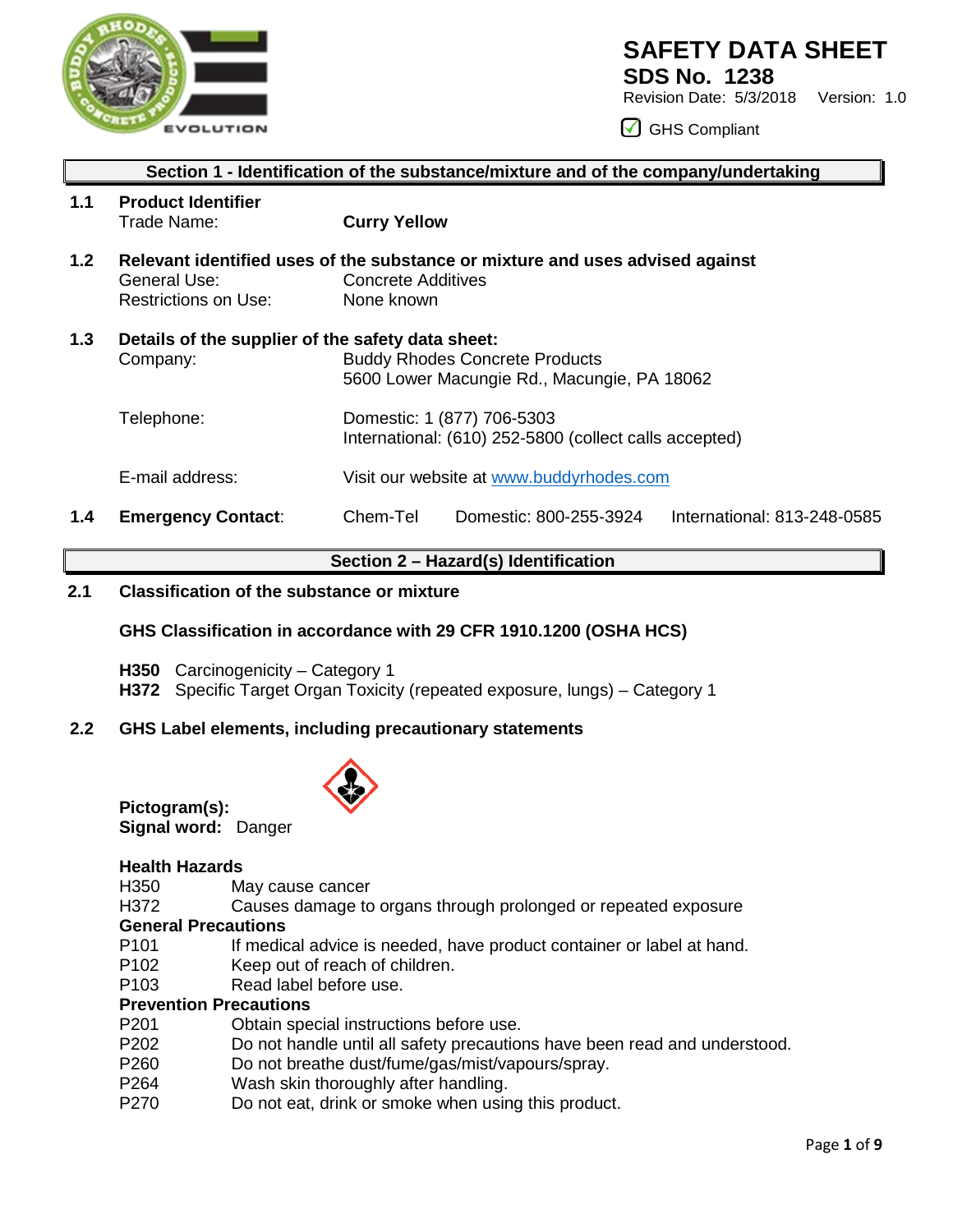P280 Wear protective gloves/protective clothing/eye protection/face protection. **Response Precautions**

P308 + P313 IF exposed or concerned: Get medical advice/ attention.

P314 Get medical advice/attention if you feel unwell.

# **Disposal Precautions**

Dispose of contents/container to an approved waste disposal plant.

## **2.3 Hazards not otherwise classified (HNOC) or not covered by GHS**

This product contains a chemical known to be hazardous according to California Safe Drinking Water and Toxic Enforcement Act of 1986 (Proposition 65). (See also Section 3 and 15)

## **Section 3 - Composition / Information on Ingredients**

## **3.1 Substances/Mixtures**

The following ingredients are hazardous according to Regulation 2012 OSHA Hazard Communication Standard: 29 CFR 1910.1200:

| <b>Chemical name</b> | <b>CAS-No.</b> | <b>Concentration</b> |
|----------------------|----------------|----------------------|
|                      |                | $(\%$ w/w)           |
| Quartz               | 14808-60-7     | $20 - 30$            |

## **Section 4 - First Aid Measures**

#### **4.1 Description of first aid measures**

#### **Inhalation**

Remove source(s) of contamination and move victim to fresh air. If breathing has stopped, give artificial respiration, then oxygen if needed. Contact physician immediately.

## **Eye Contact**

Flush eyes with plenty of water. If irritation persists, seek medical attention.

#### **Skin Contact**

In case of skin contact, wash thoroughly with soap and water.

#### **Ingestion**

Do not induce vomiting unless instructed by a physician. Never give anything by mouth to an unconscious person.

- **4.2 Most important symptoms and effects, both acute and delayed.** None known.
- **4.3 Indication of any immediate medical attention and specific treatment needed.** None known.

## **Section 5 - Fire-Fighting Measures**

#### **5.1 Extinguishing Media** Water Fog, Dry Chemical, and Carbon Dioxide Foam

**5.2 Special hazards arising from the substance or mixture** None known.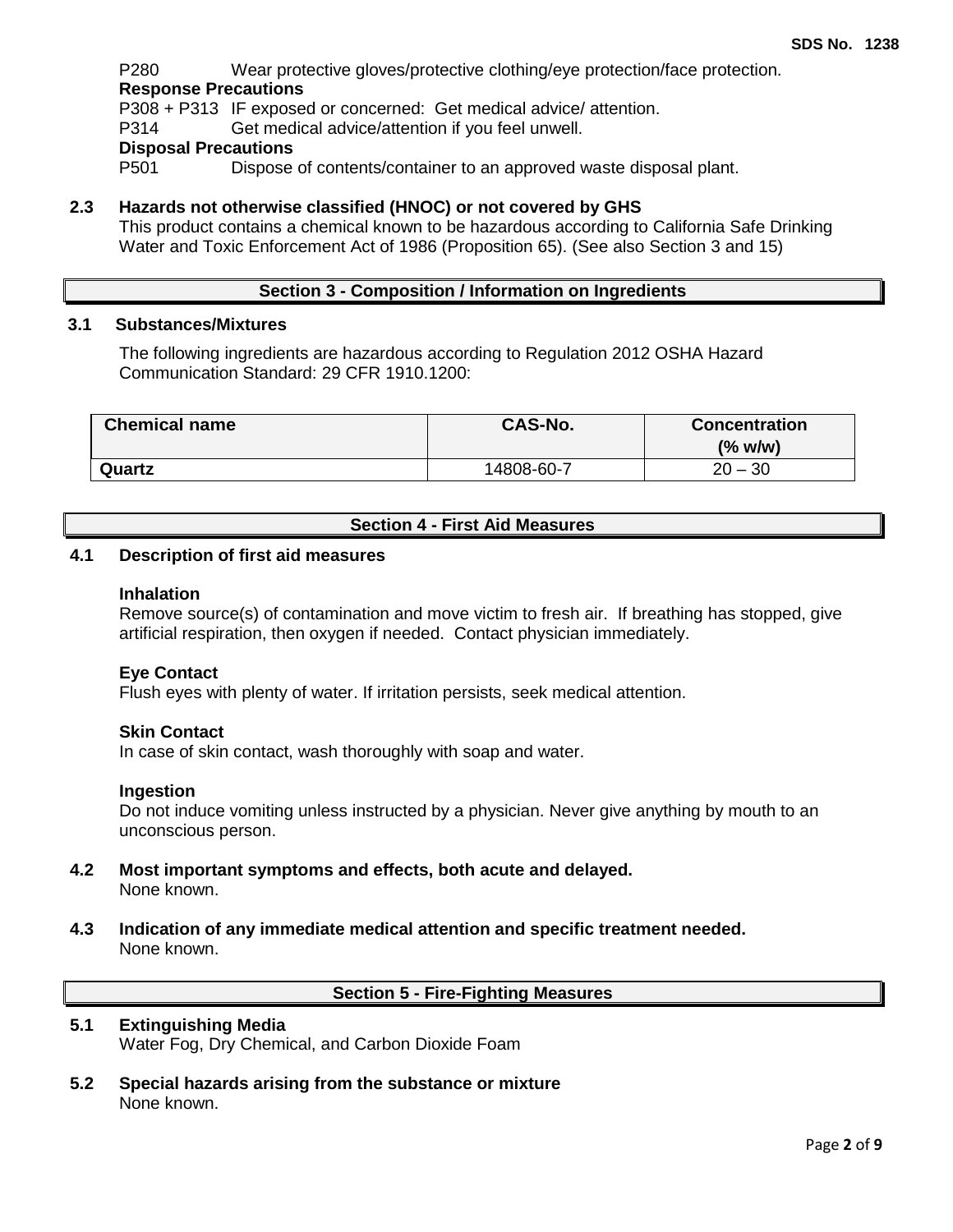## **5.3 Advice for firefighters**

Use water spray to cool fire-exposed surfaces and to protect personnel. Shut off "fuel" to fire. If a leak or spill has not ignited, use water spray to disperse the vapors. Either allow fire to burn under controlled conditions or extinguish with foam or dry chemical. Try to cover liquid spills with foam. Because fire may produce toxic thermal decomposition products, wear a self-contained breathing apparatus (SCBA) with a full-face piece operated in pressure demand or positive-pressure mode.

## **Section 6 - Accidental Release Measures**

## **6.1 Personal precautions, protective equipment and emergency procedures**

Only properly protected personnel should remain in the spill area; dike and contain spill. Stop or reduce discharge if it can be done safely**.**

## **6.2 Environmental precautions**

Stop spill/release if it can be done safely. Prevent spilled material from entering sewers, storm drains or unauthorized drainage systems and natural waterways by using sand, earth, or other appropriate barriers.No special environmental precautions required.

## **6.3 Methods and material for containment and cleaning up**

Put on appropriate protective gear including NIOSH/MSHA approved self-contained breathing apparatus, rubber boots and heavy rubber gloves. Dike and contain spill; absorb or scrape up excess into suitable container for disposal; wash area with dilute ammonia solution. Stop or reduce discharge if it can be done safely**.** Follow applicable OSHA regulations (29 CFR 1910.120) for disposal.

## **6.4 Reference to other sections**

See Section 3 for list of Hazardous Ingredients; Sections 8 for Exposure Controls; and Section 13 for Disposal.

## **Section 7 - Handling and Storage**

## **7.1 Precautions for safe handling**

Use good general housekeeping procedures. Wash hands after use. Do not get in eyes, on skin or on clothing. Do not breathe vapors or mists. Use good personal hygiene practices.

#### **7.2 Conditions for safe storage, including any incompatibilities**

Keep container(s) tightly closed and properly labeled. Store in cool, dry, well ventilated place away from heat, direct sunlight, strong oxidizers and any incompatibles. Store in approved containers and protect against physical damage. Keep containers securely sealed when not in use. Indoor storage should meet local standards and appropriate fire codes. Containers that have been opened must be carefully resealed to prevent leakage. Empty containers retain residue and may be dangerous. Avoid water contamination.

## **7.3 Specific end use(s)**

These precautions are for room temperature handling. Other uses including elevated temperatures or aerosol/spray applications may require added precautions.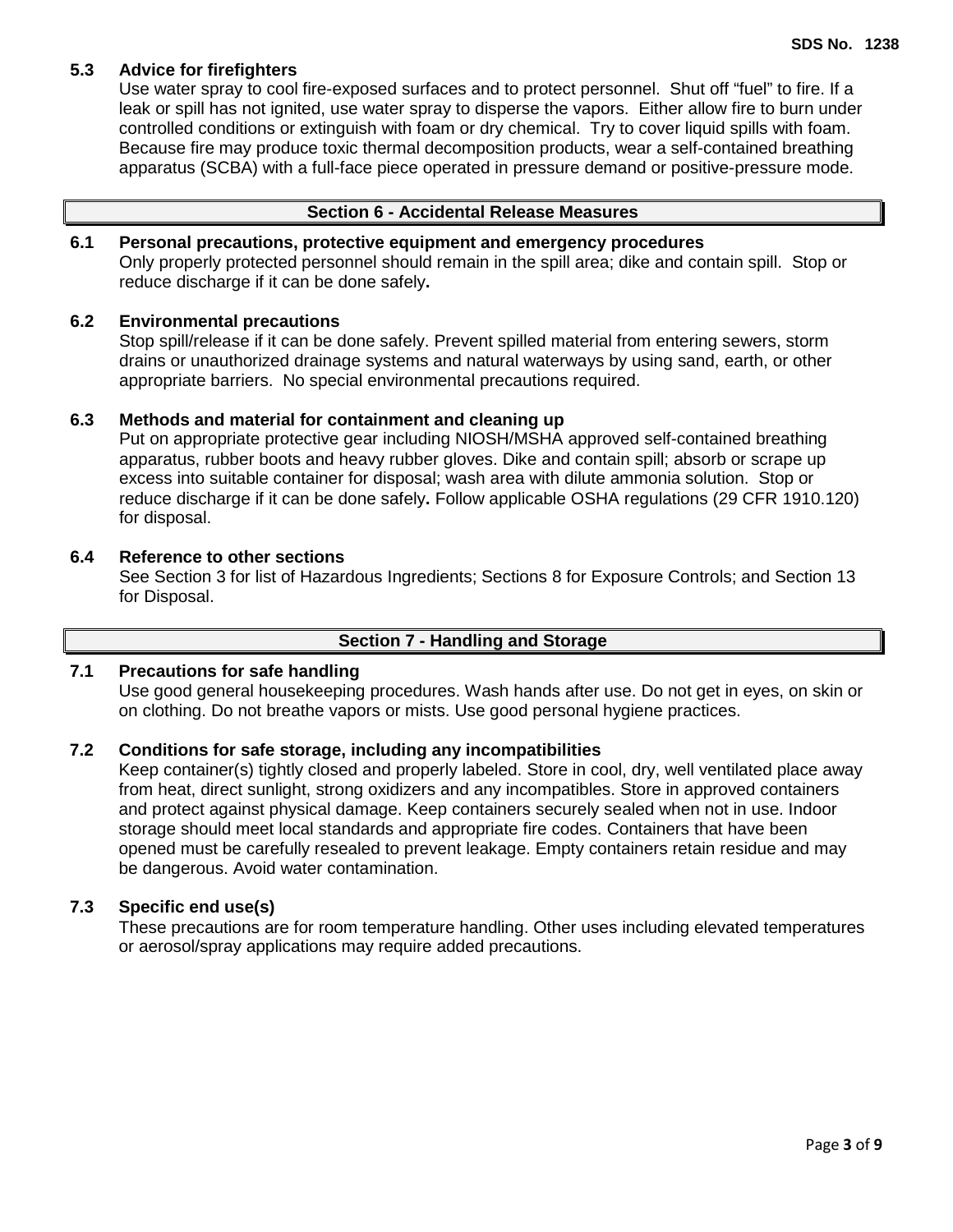## **Section 8 - Exposure Controls / Personal Protection**

#### **8.1 Control parameters**

| Component | CAS No.    | Value      | <b>Control Parameters:</b>                 | <b>Basis</b>                        |
|-----------|------------|------------|--------------------------------------------|-------------------------------------|
| Quartz    | 14808-60-7 | <b>TWA</b> | $0.025 \,\mathrm{mg/m^3}$                  | <b>ACGIH Threshold Limit Values</b> |
|           |            |            |                                            | (TLV)                               |
|           |            | TWA        | 30 mg/m <sup>3</sup> /%SiO <sub>2</sub> +2 | <b>OSHA Table Z-3 Mineral Dusts</b> |
|           |            | TWA        | 10 mg/m <sup>3</sup> /%SiO <sub>2</sub> +2 | <b>OSHA Table Z-3 Mineral Dusts</b> |
|           |            | TWA        | $250$ mppcf/%SiO <sub>2</sub> +5           | OSHA Table Z-3 Mineral Dusts        |
|           |            | <b>TWA</b> | $0.05 \,\mathrm{mg/m^3}$                   | NIOSH Recommended                   |
|           |            |            |                                            | <b>Exposure Limits</b>              |

## **8.2 Exposure controls**

## **Respiratory Protection**

Respiratory protection is not normally required when using this product with adequate local exhaust ventilation. Where risk assessment shows air-purifying respirators are appropriate, follow OSHA respirator regulations 29 CFR 1910.134 and European Standards EN 141, 143 and 371; wear an MSHA/NIOSH or European Standards EN 141, 143 and 371 approved respirators equipped with appropriate filter cartridges as a backup to engineering controls.

## **Hand Protection**

Wear any liquid-tight gloves such as butyl rubber, neoprene or PVC.

## **Eye Protection**

Safety glasses with side shields per OSHA eye- and face-protection regulations 29 CFR 1910.133 and European Standard EN166. Contact lenses are not eye protective devices. Appropriate eye protection must be worn instead of, or in conjunction with contact lenses.

## **Other Protective Clothing/Equipment**

Additional protective clothing or equipment is not normally required. Provide eye bath and safety shower.

#### **Comments**

Never eat, drink, or smoke in work areas. Practice good personal hygiene after using this material, especially before eating, drinking, smoking, using the toilet, or applying cosmetics. Wash thoroughly after handling.

#### **Section 9 - Physical and Chemical Properties**

## **9.1 Information on basic physical and chemical properties**

| Appearance:                       | Yellow brown powder | Vapor pressure:                   | No data     |
|-----------------------------------|---------------------|-----------------------------------|-------------|
| Odor:                             | Slight              | Vapor density (Air=1):            | No data     |
| pH:                               | No data             | <b>Evaporation rate:</b>          | No data     |
| <b>Flash Point:</b>               | No data             | Solubility in water:              | Very slight |
|                                   |                     | <b>Specific Gravity</b>           |             |
| Melting / freezing point:         | $>1400^\circ F$     | $(H2O=1, at 4 °C):$               | $-3.5$      |
| Low / high boiling point:         | No data             | <b>Relative density:</b>          | No data     |
| <b>Upper flammability limits:</b> | No data             | <b>Decomposition temperature:</b> | No data     |
| Lower flammability limits:        | No data             | <b>Viscosity:</b>                 | No data     |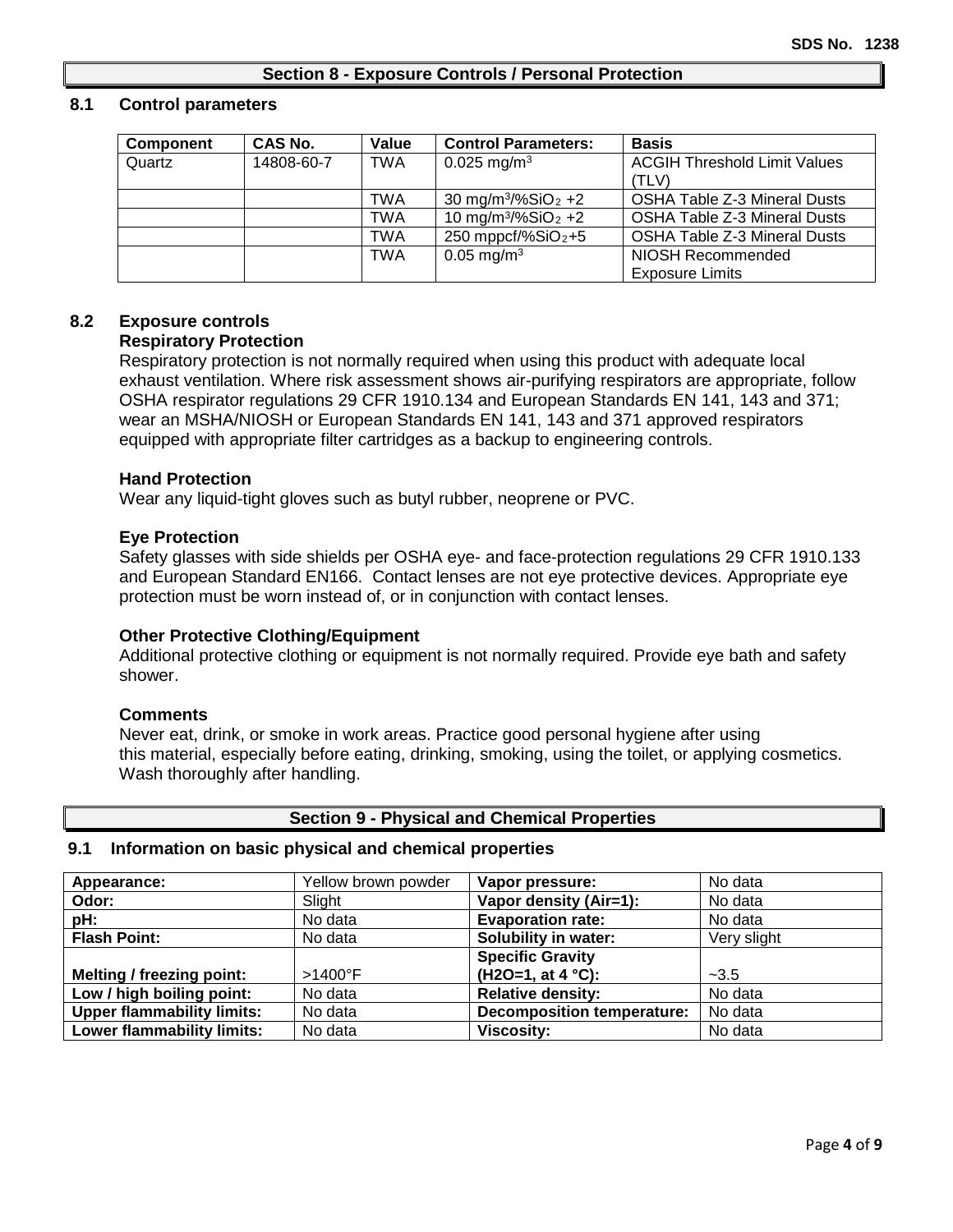## **10.1 Reactivity**

.

No hazardous reactions if stored and handled as prescribed/indicated., No corrosive effect on metal. Not fire propagating.

## **10.2 Chemical stability**

These products are stable at room temperature in closed containers under normal storage and handling conditions.

## **10.3 Possibility of hazardous reactions**

Hazardous polymerization cannot occur

#### **10.4 Conditions to avoid** None known

## **10.5 Incompatible materials** Strong bases and acids

#### **10.6 Hazardous decomposition products**

Thermal oxidative decomposition can produce carbon oxides, gasses/vapors, and traces of incompletely burned carbon compounds.

## **Section 11- Toxicological Information**

## **11.1 Information on toxicological effects**

#### **Acute Toxicity**

Silica LD50 oral rat > 22,500 mg/kg Iron Oxide LD 50 oral rat > 15,000 mg/kg

## **Skin Corrosion/Irritation**

No data

### **Serious Eye Damage/Irritation**

No data

#### **Inhalation**

Inhalation of the dust may cause mechanical irritation to the respiratory tract. Excessive exposure above the TLV can give mild pulmonary irritation. Long term overexposure to silica causes silicosis. This product is considered a carcinogen by IARC because it contains crystalline silica at levels greater than 0.1%.

#### **Germ Cell Mutagenicity**

No data available

## **Carcinogenicity**

IARC 1-Group 1: Carcinogenic to humans (quartz)

NTP Known to be a human carcinogen (quartz)

OSHA No component of this product present at levels greater than or equal to 0.1% is identified as a carcinogen or potential carcinogen by OSHA.

## **Reproductive Toxicity**

No data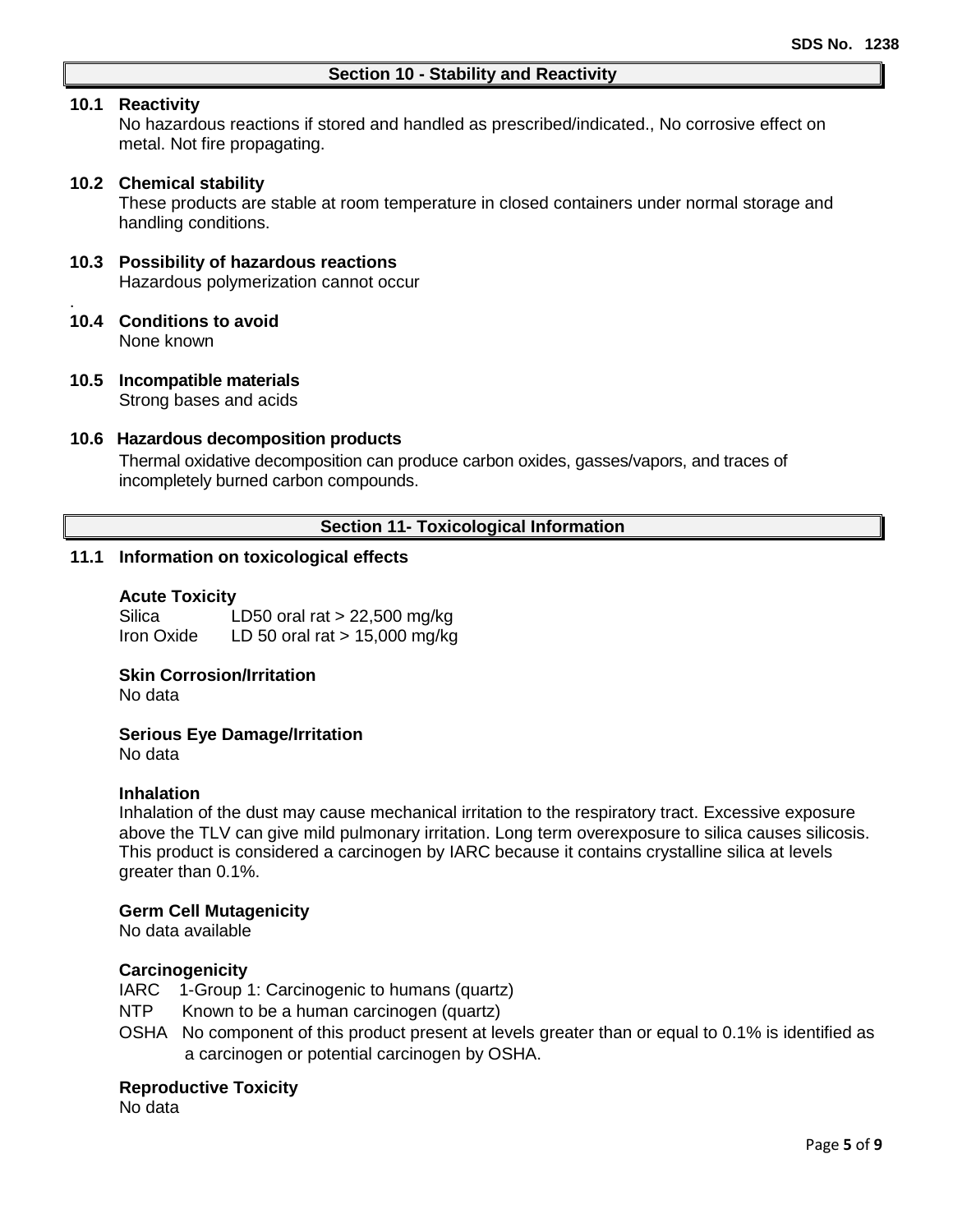## **Specific Target Organ Toxicity – Single Exposure** No data

**Specific Target Organ Toxicity – Repeated Exposure** No data

**Aspiration Hazard** No data

#### **Chronic Exposure**

See Inhalation above.

## **Potential Health Effects – Miscellaneous**

Exposure to dust may cause mucous membrane and respiratory irritation, cough, sore throat, nasal congestion, sneezing and shortness of breath. However, there may be no immediate signs or symptoms of exposure to hazardous concentrations of respirable crystalline silica (quartz). See Long‐Term Overexposure below for symptoms of silicosis. The absence of symptoms is not necessarily indicative of safe conditions.

## **Section 12 - Ecological Information**

## **12.1 Toxicity**

No data available

- **12.2 Persistence and Degradability** No data available
- **12.3 Bioaccumulative Potential** No data available
- **12.4 Mobility in Soil** No data available
- **12.5 Results of PBT and vPvB assessment** No data available
- **12.6 Other Adverse Effects**

No data available

## **Section 13 - Disposal Considerations**

## **13.1 Waste treatment methods**

Under Resource Conservation and Recovery Act (RCRA) it is the responsibility of the user of the product to determine at the time of disposal whether the product meets RCRA criteria for hazardous waste as defined in 40 CFR Part 261. Waste management should be in full compliance with federal, state and local laws. Empty containers retain product residue which may exhibit hazards of material, therefore to not pressurize, cut, glaze, weld or use for any other purposes. Return drums to reclamation centers for proper cleaning and reuse.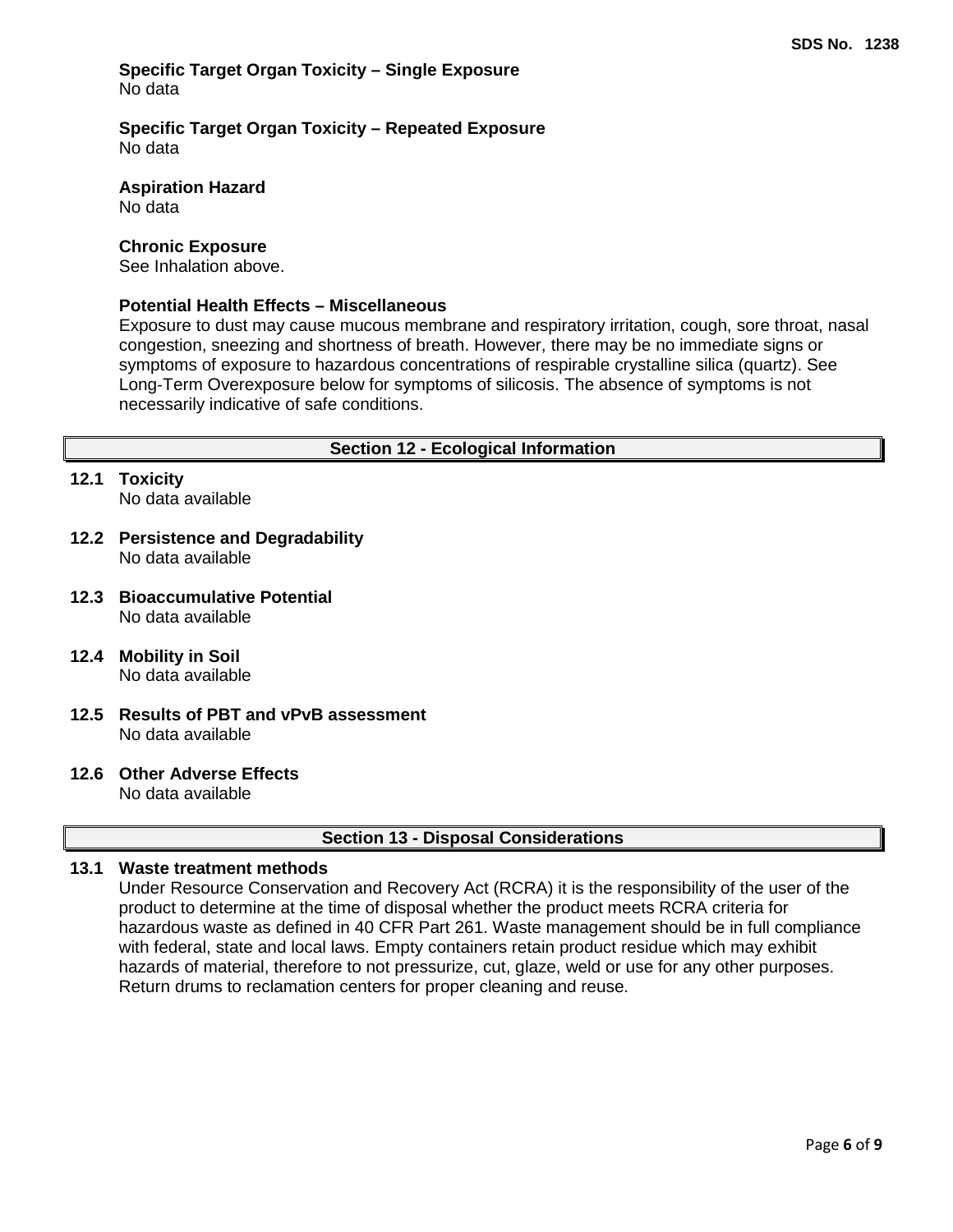## **Section 14 - Transport Information**

## **Not regulated by DOT, IATA or IMDG**

|                                      | <b>Land transport</b><br>(DOT) | Sea transport<br>(IMDG) | Air transport<br>(ICAO/IATA) |
|--------------------------------------|--------------------------------|-------------------------|------------------------------|
| <b>UN number:</b>                    |                                |                         |                              |
| UN proper shipping name:             |                                |                         |                              |
| Transport hazard class(s):           |                                |                         |                              |
| Packing group:                       |                                |                         |                              |
| <b>Environmental hazards:</b>        |                                |                         |                              |
| <b>Special precautions for user:</b> |                                |                         |                              |
| <b>Transport in bulk according</b>   |                                |                         |                              |
| to Annex II of MARPOL73/78           |                                |                         |                              |
| and the IBC Code                     |                                |                         |                              |

## **Section 15 - Regulatory Information**

## **15.1 Safety health and environmental regulations/legislation specific for the substance or mixture**

## **REACH: Regulation (EC) No 1907/2006 of The European Parliament and of The Council of December 2006 (including amendments and corrigenda as of 17 February 2016)**

This product complies with REACH or is not subject to regulation under REACH. The product does not contain an ingredient listed on either the Candidate List or Authorization List for Substances of Very High Concern (SVHC).

## **In the United States (EPA Regulations)**

#### **TSCA Inventory Status (40 CFR710)**

All components of this formulation are listed in the TSCA Inventory. No component of this formulation has been determined to be subject to manufacturing or use restrictions under the Significant New Use Rules (SNURs).

#### **CERCLA Hazardous Substance List (40 CFR 302.4)**

None known.

#### **SARA 302 Components**

No chemicals in this material are subject to the reporting requirements of SARA Title III, Section 302.

## **Superfund Amendments and Reauthorization Act of 1986 Title lll (Emergency Planning and community Right-to-Know Act of 1986) Sections 311 and 312** Delayed (Chronic)

## **Superfund Amendments and Reauthorization Act of 1986 Title lll (Emergency Planning and Community Right-to-Know Act of 1986) Section 313**

This material does not contain any chemical components with known CAS numbers that exceed the threshold (De Minimis) reporting levels established by SARA Title III, Section 313.

| <b>State Right-to-Know</b> |            |              |  |  |
|----------------------------|------------|--------------|--|--|
| Component                  | CAS#       | <b>State</b> |  |  |
| Quartz                     | MA, PA, NJ | 20-30%       |  |  |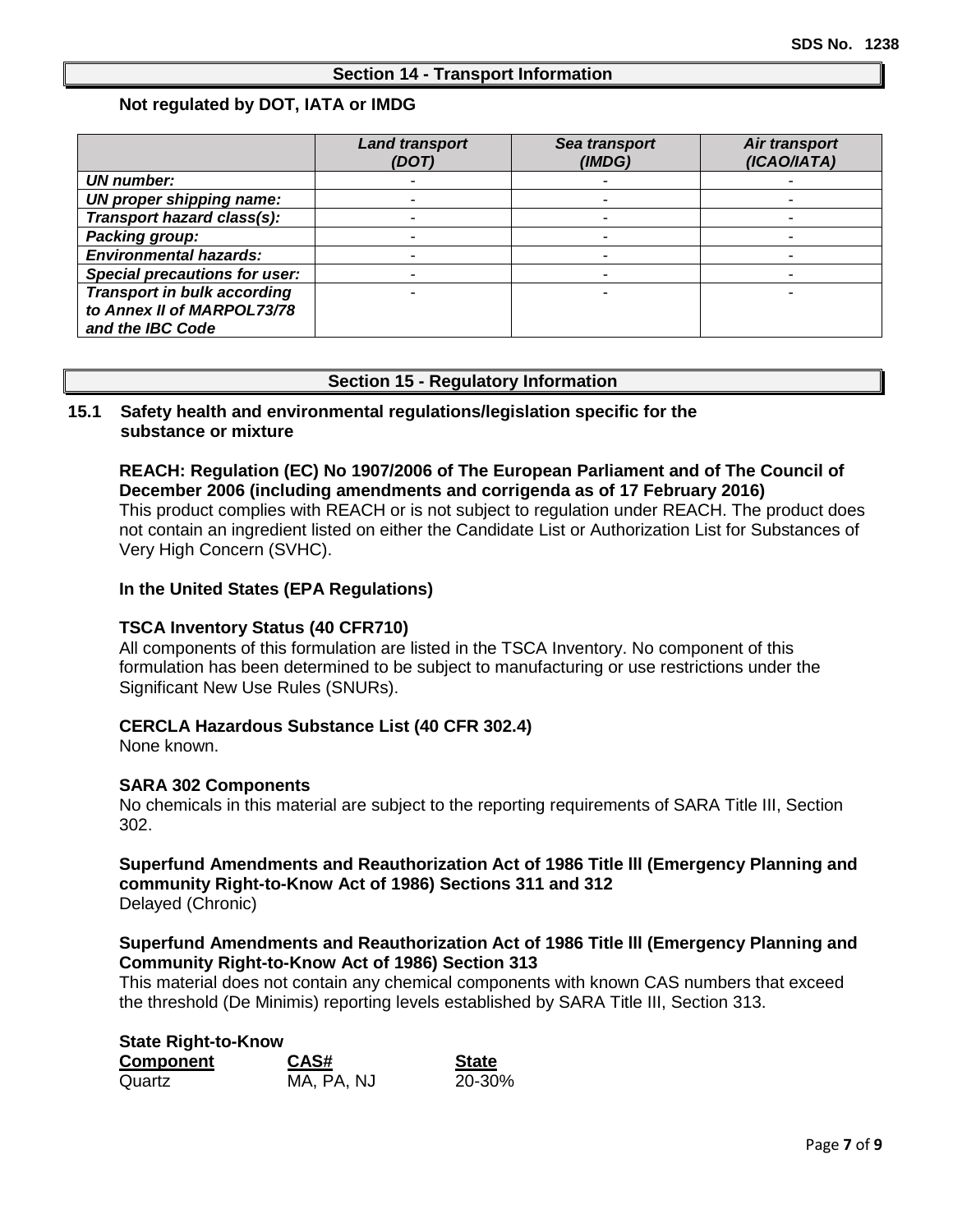## **KEEP OUT OF REACH OF CHILDREN**



**WARNING:** Known to the State of CA to cause cancer, birth defects or other reproductive harm. For more information go to [www.P65Warnings.ca.gov](http://www.p65warnings.ca.gov/)

#### **15.2 Chemical safety assessment**

No chemical safety assessment has been carried out for this substance/mixture by the supplier.



## **Abbreviations and acronyms**

ACGIH-American Conference of Governmental Industrial Hygienists; ANSI-American National Standards Institute; Canadian TDG-Canadian Transportation of Dangerous Goods; CAS-Chemical Abstract Service; Chemtrec-Chemical Transportation Emergency Center (US); CHIP-Chemical Hazard Information and Packaging; DSL-Domestic Substances List; EC-Equivalent Concentration; EH40 (UK)- HSE Guidance Note EH40 Occupational Exposure Limits; EPCRA-Emergency Planning and Community Right-To-Know Act; ESL-Effects screening levels; GHS-Globally Harmonized System of Classification and Labelling of Chemicals; HMIS-Hazardous Material Information Service; IATA-International Air Transport Association; IMDG-International Maritime Dangerous Goods Code; LC-Lethal Concentration; LD-Lethal Dose; NFPA-National Fire Protection Association; OEL-Occupational Exposure Limit; OSHA-Occupational Safety and Health Administration, US Dept. of Labor; PEL-Permissible Exposure Limit; SARA (Title III)-Superfund Amendments and Reauthorization Act; SARA 313-Superfund Amendments and Reauthorization Act, Section 313; SCBA-Self-Contained Breathing Apparatus; STEL-Short Term Exposure Limit; TCEQ-Texas Commission on Environmental Quality; TLV-Threshold Limit Value; TSCA-Toxic Substances Control Act Public Law 94-469; TWA-Time Weighted Value; US DOT-US Department of Transportation; WHMIS-Workplace Hazardous Materials Information System.

#### **Disclaimer**

The information contained in this Safety Data Sheet (SDS) is considered accurate as of the version date. However, no warranty is expressed or implied regarding the accuracy of the data. Since the use of this product is not within the control of Buddy Rhodes Concrete Products, it is the user's obligation to determine the suitability of the product for its intended application and assumes all risk and liability for its safe use.

This SDS is prepared to comply with the Globally Harmonized System of Classification and Labelling of Chemicals (GHS) as prescribed by the United States (US) Occupational Safety and Health Administration (OSHA) Hazard Communication Standard (29 CFR 1910.1200), the Canadian Workplace Hazardous Materials Information System (WHMIS), and European Union Regulation (EC) No 1907/2006 of the European Parliament and of the Council of 18 December 2006 (REACH).